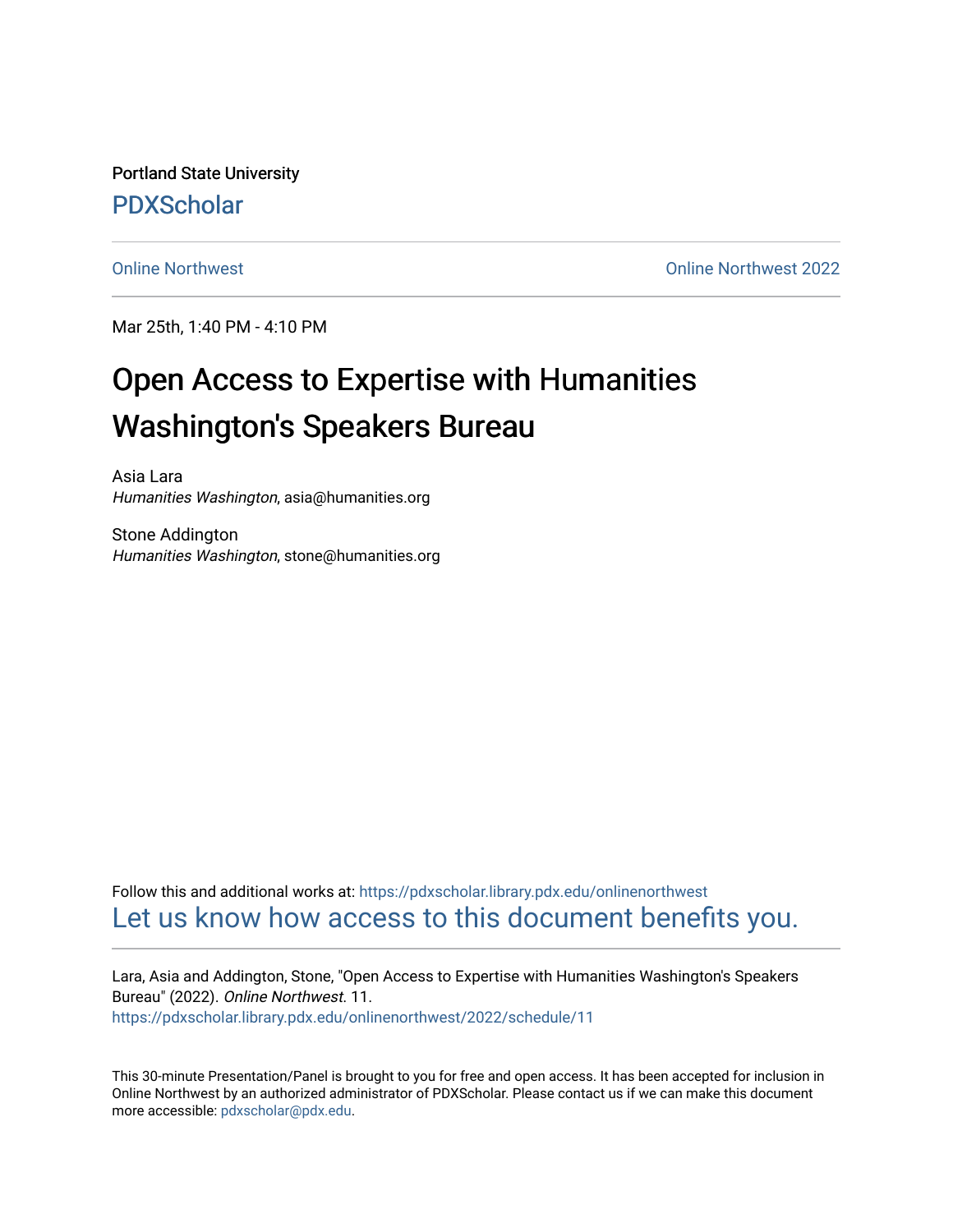### Open Access to Expertise with Humanities Washington's Speakers Bureau

Asia Lara & Stone Addington Humanities Washington March 25th, 2022

> humanities **WASHINGTOI**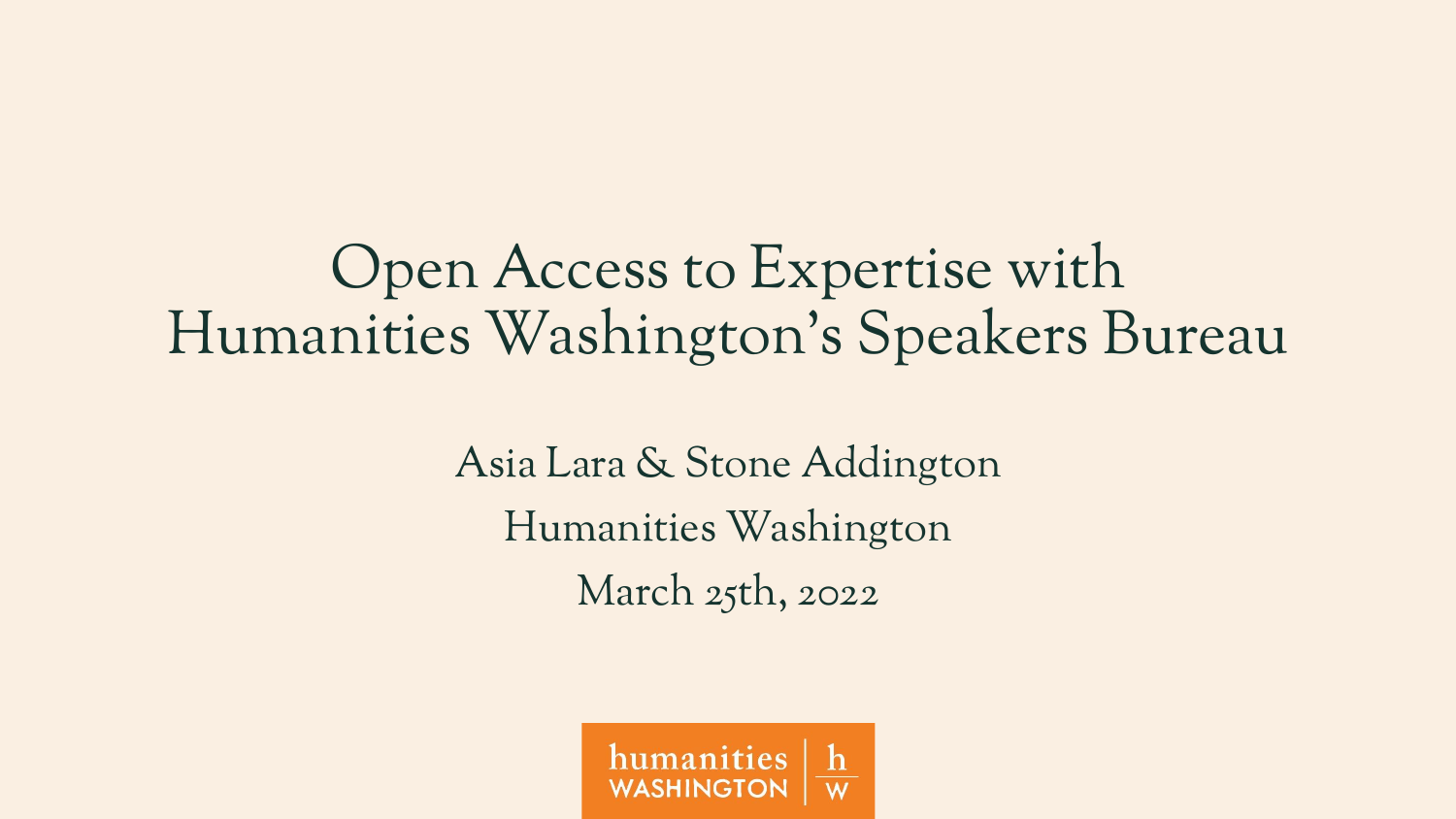## What is Humanities Washington?

- Established in 1973
- The Washington State affiliate for the National Endowment for the Humanities
- Our mission: We aim to open minds and bridge divides by creating spaces to explore different perspectives

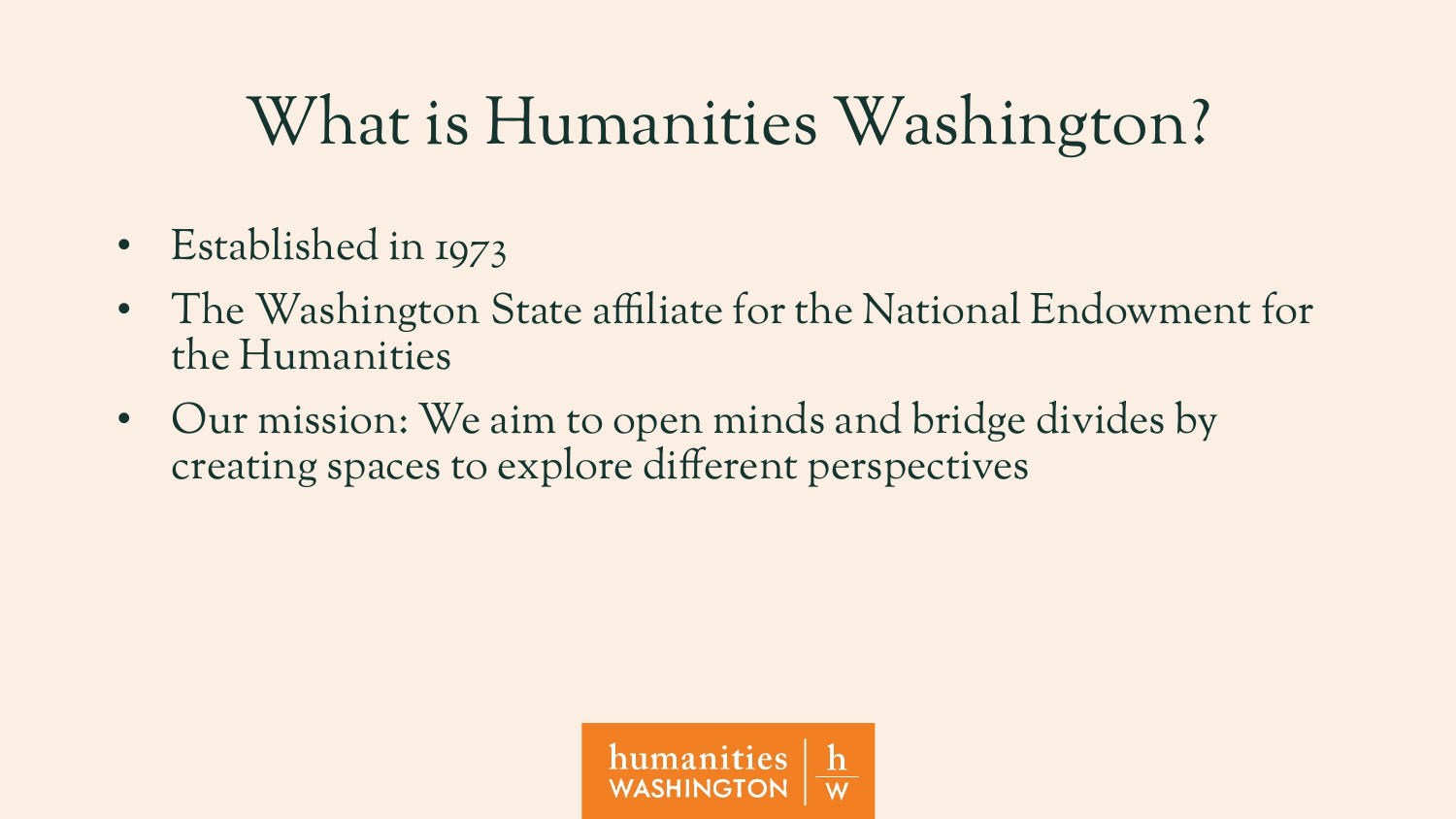## Programs

- 1. Prime Time Family Reading
- 2. Speakers Bureau
- 3. Think & Drink
- 4. Washington State Poet Laureate
- 5. Center for Washington Cultural Traditions
- 6. Grants
- 7. Public Humanities Fellows

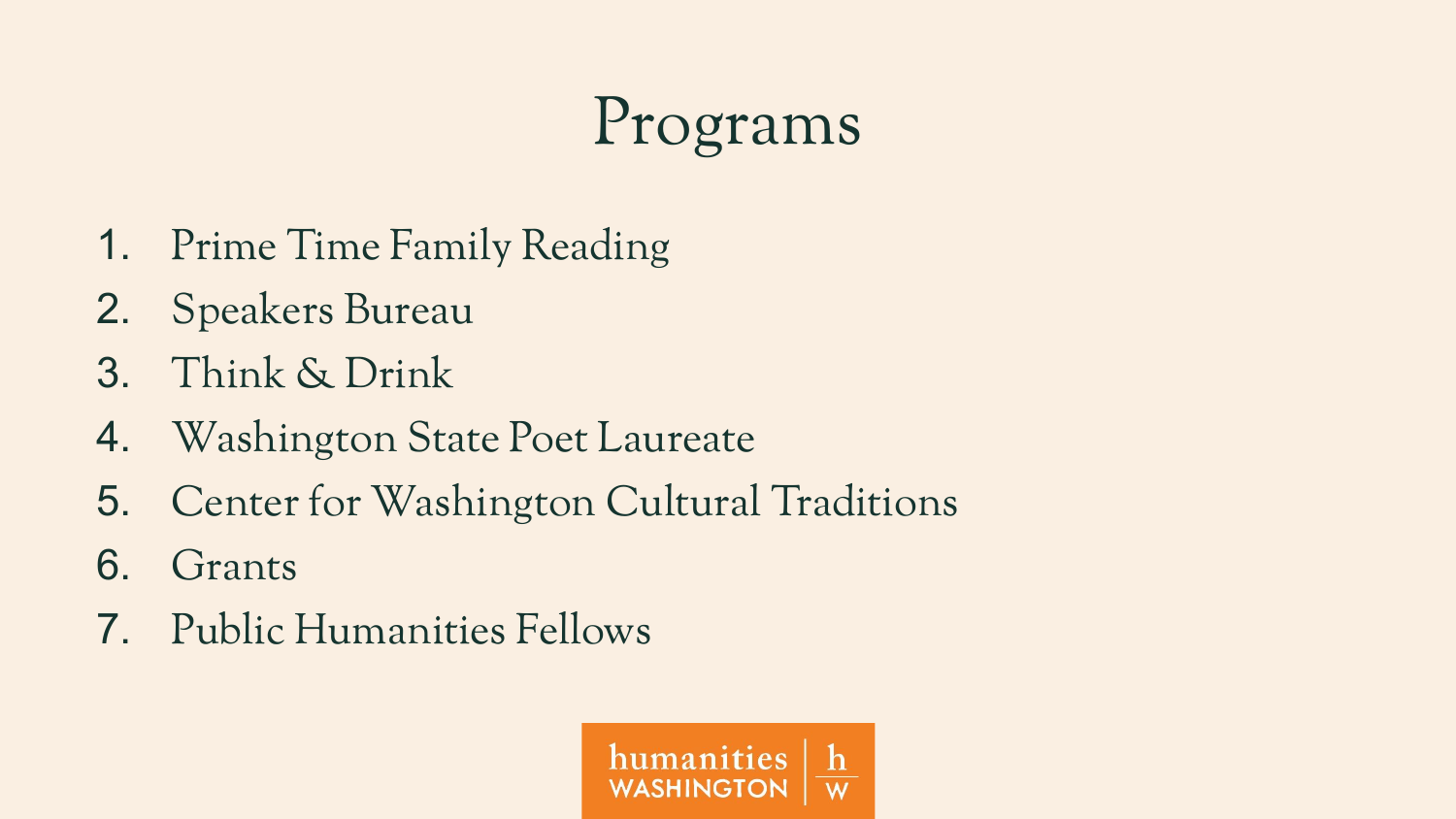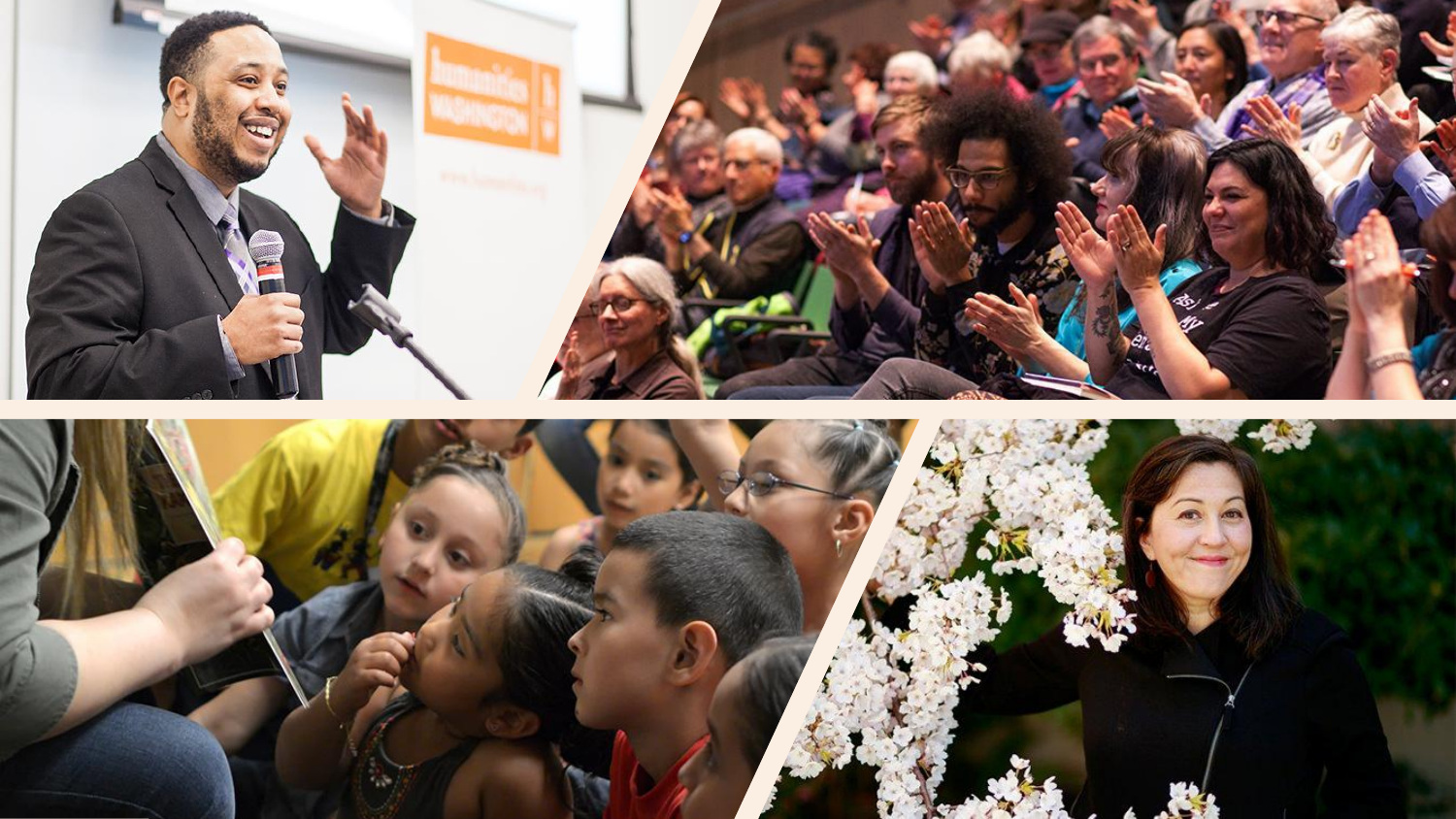## Let's Talk Access

Alongside the proliferation of available information are a few epistemic pitfalls:

- •Motivated reasoning / bias
- •Widespread distribution of
	- Conspiracy theories
	- Pseudoscience
	- Misinformation and propaganda
- Lone wolves with a "degree from Google University"
- Communities that function as echo chambers and engines of error

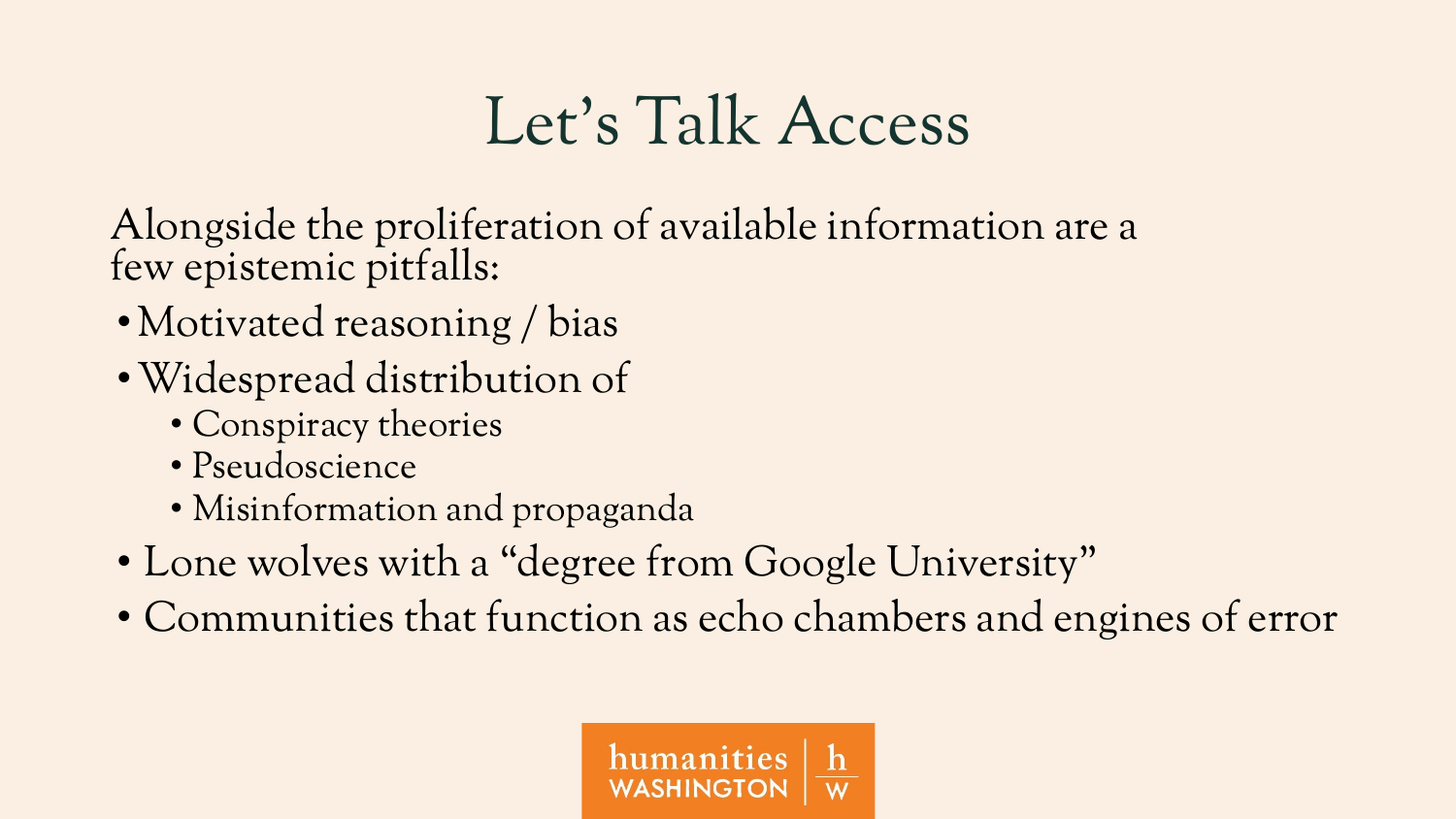# Types of Access

#### Mere Access:

- Information is available; no walls stand in one's way
- Increased danger of epistemic pitfalls

### Robust Access:

- •Information is available
- One has the guidance to contextualize, understand, and reflect on the information

For robust access, a guide with content expertise and pedagogical expertise is needed

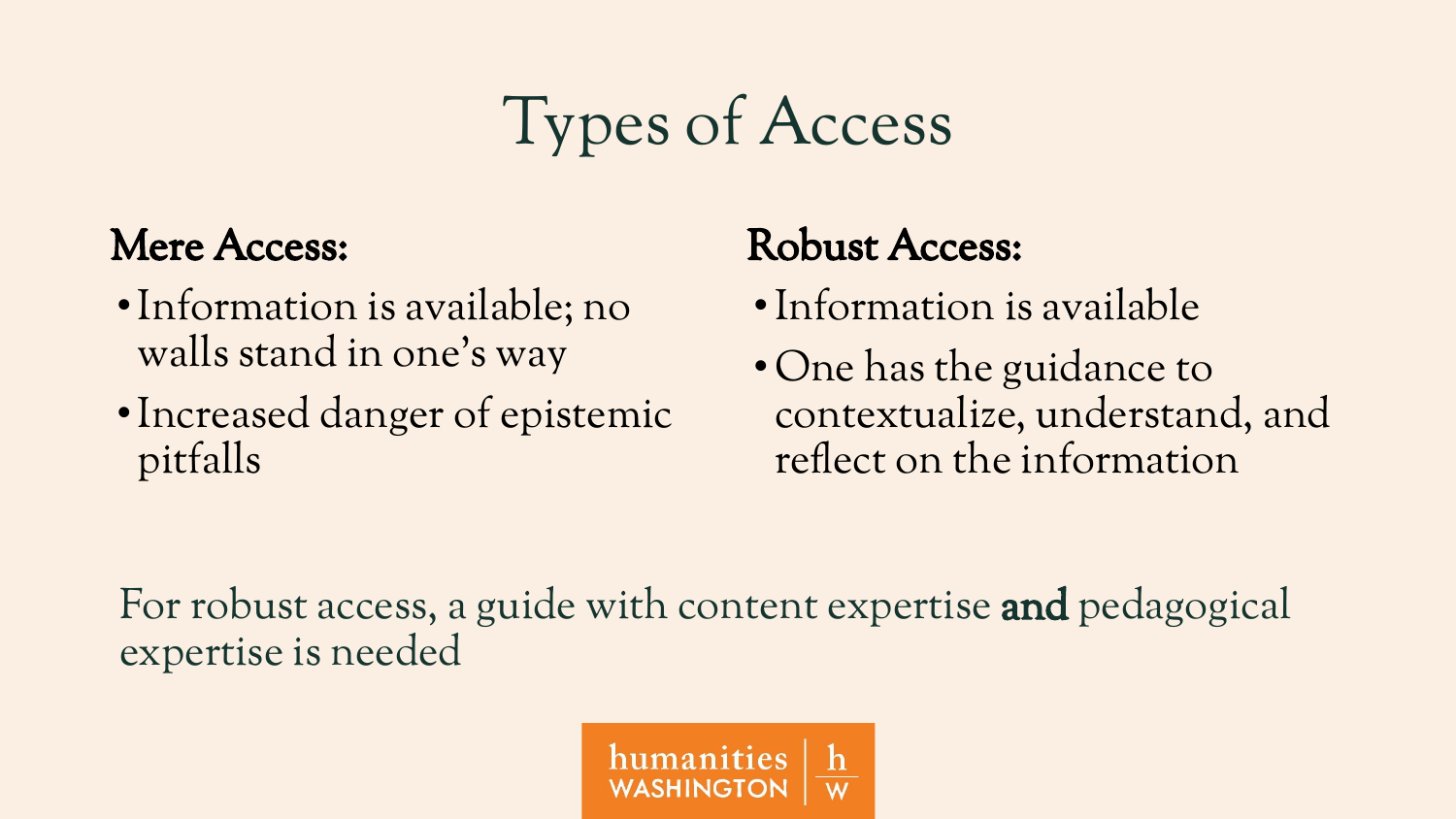### Robust Access

- Access to experts provide a way around and out of epistemic pitfalls.
	- Experts with content and pedagogical expertise help to undermine the "degree from Google University," pop epistemic bubbles, and interrupt echo chambers.
- It is easy to argue online. It is difficult to argue with an expert.
- A teacher/guide takes the individual's flourishing seriously; raw information and online arguments do not.

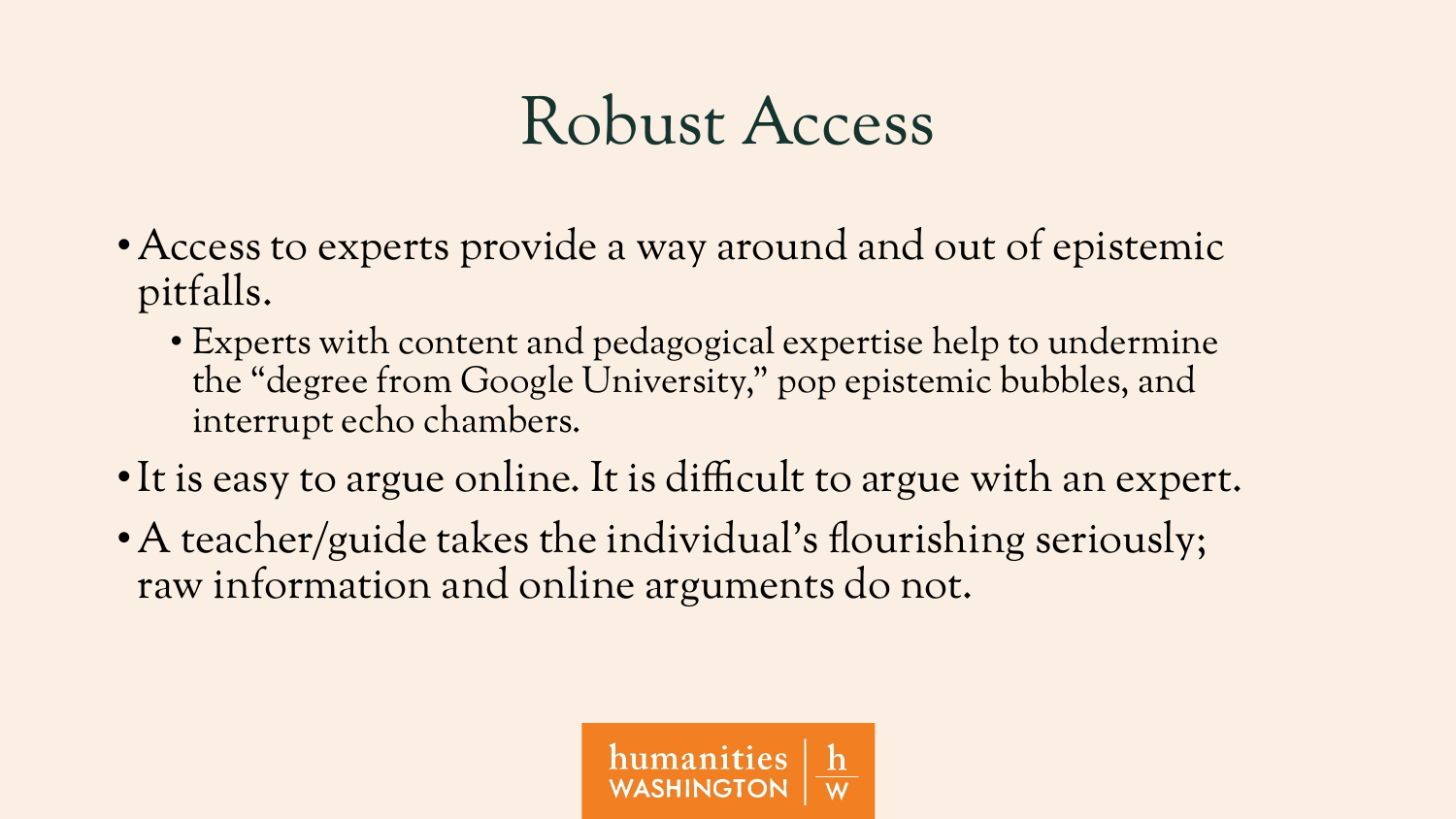### Robust Access

### Content Expertise:

- Depth of knowledge
- Breadth of knowledge
- Comfort with dialectic

### Pedagogical Expertise:

- Translation
- Facilitation
- Engagement

humanities h **WASHINGTON** W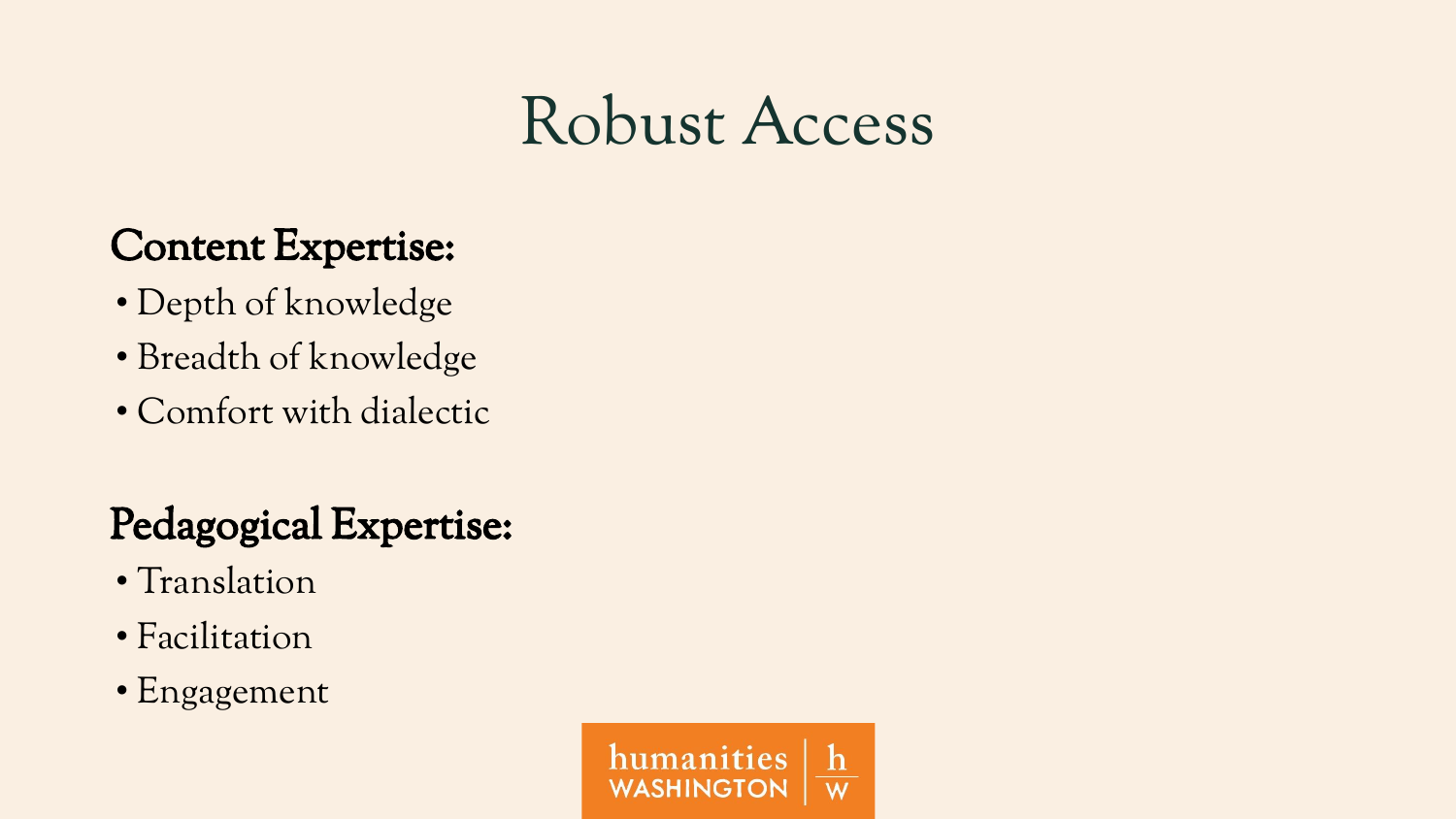### Speakers Bureau and Robust Access

- •Humanities Washington's Speakers Bureau aims to provide robust access with over 30 experts on topics ranging from the history of hip-hop in the PNW to contextualizing rage in American politics.
- Speakers are readily available to travel across the state or for online events.
- Presentations are offered at little to no cost for qualifying not-for-profit organizations.

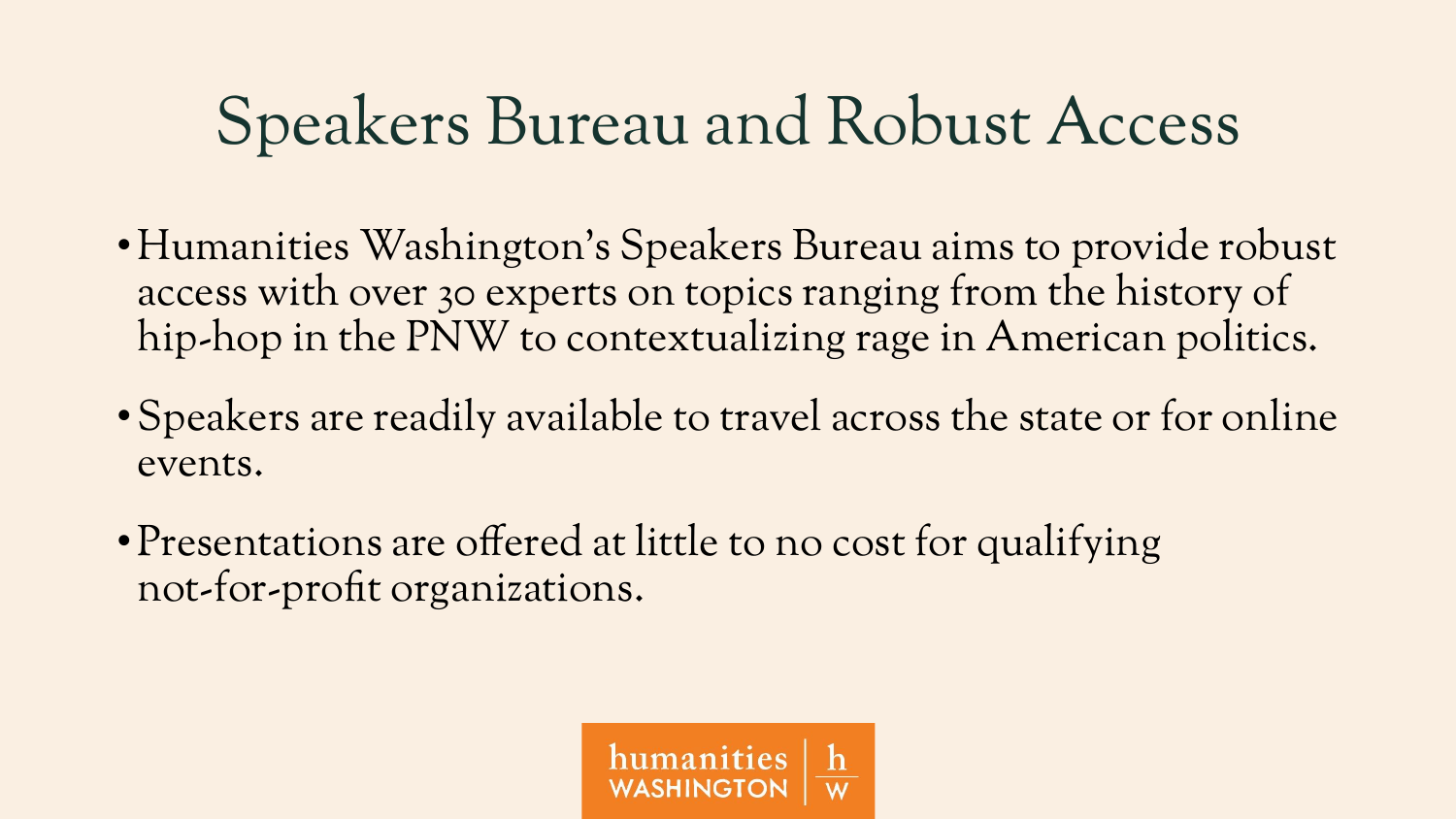## Speakers Bureau and Robust Access

### Content Expertise:

- Depth of knowledge
- Breadth of knowledge
- Comfort with dialectic

### Pedagogical Expertise:

- Teaching vs. Persuading
- Translation
- Facilitation

### Speakers are specifically evaluated for these qualities via:

- A detailed written application
- A rigorous audition and revision process
- A three-part evaluation after each event (speaker, audience, and host)

humanities WASHINGTO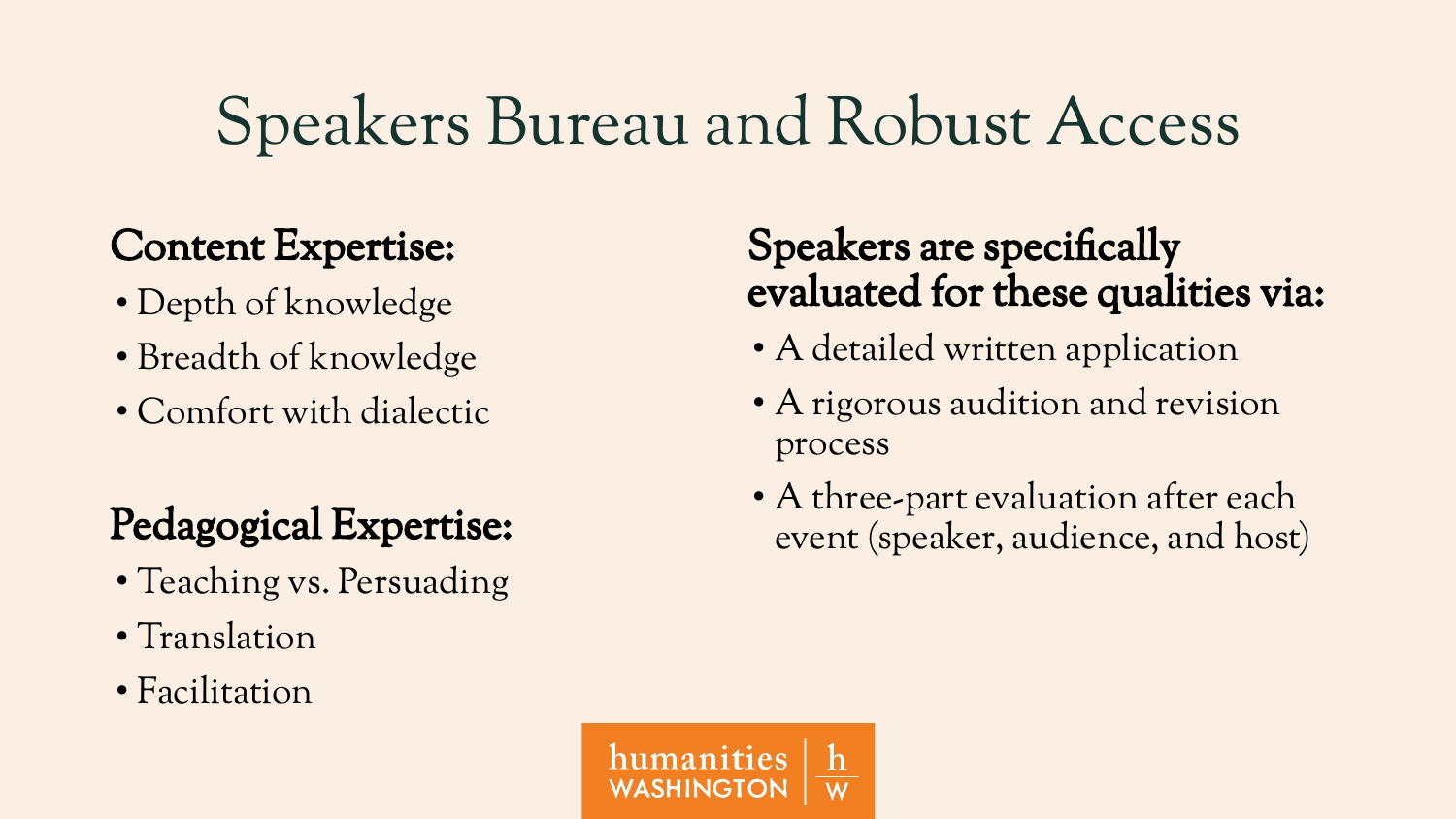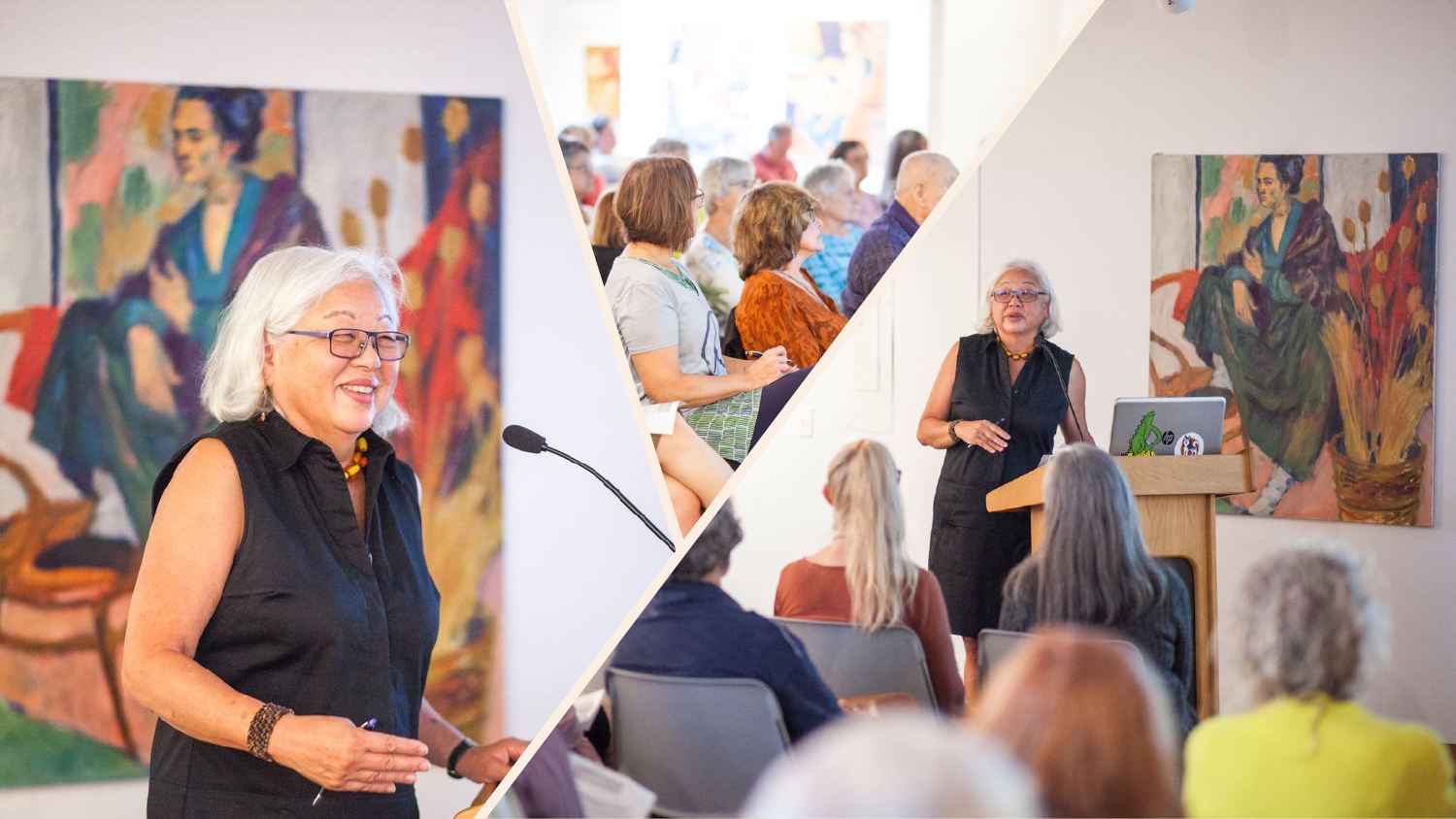# What is Speakers Bureau?

- Our longest-running and most popular program
- Provides free public humanities presentations statewide, with an emphasis on serving rural and underrepresented areas
- Comprised of a roster of 30+ unique and relevant talks that rotates on a biannual basis
- Last year, over 200 Speakers Bureau events took place in every congressional district, with over 7,000 total attendees!

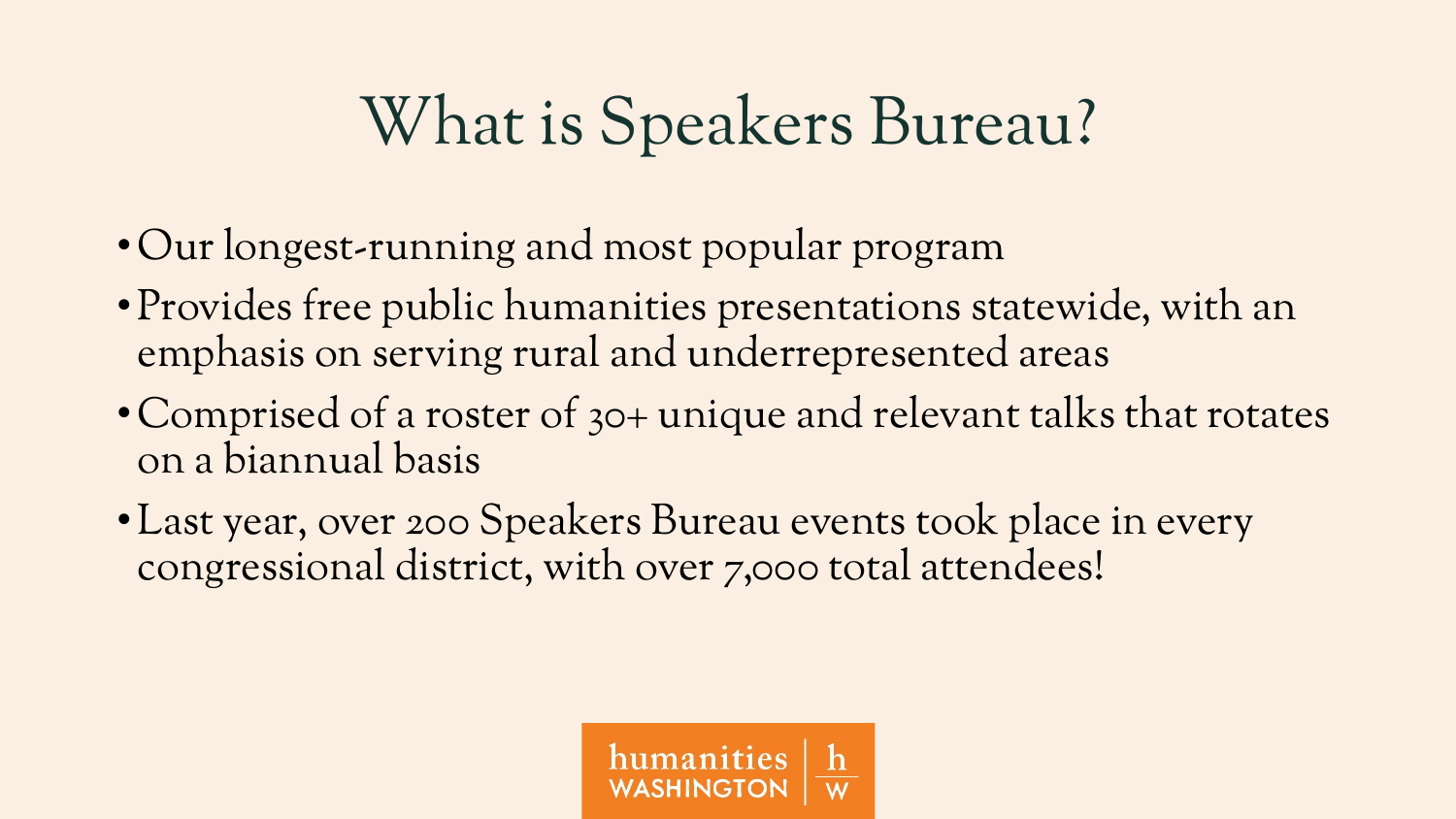## Program Goals

- Present context so that folks can make informed decisions on challenges facing our communities
- •Increase opportunities for audiences to connect with experts and others with varied points of view
- Grow and diversify audiences of hosting organizations
- Increase collaboration between community organizations

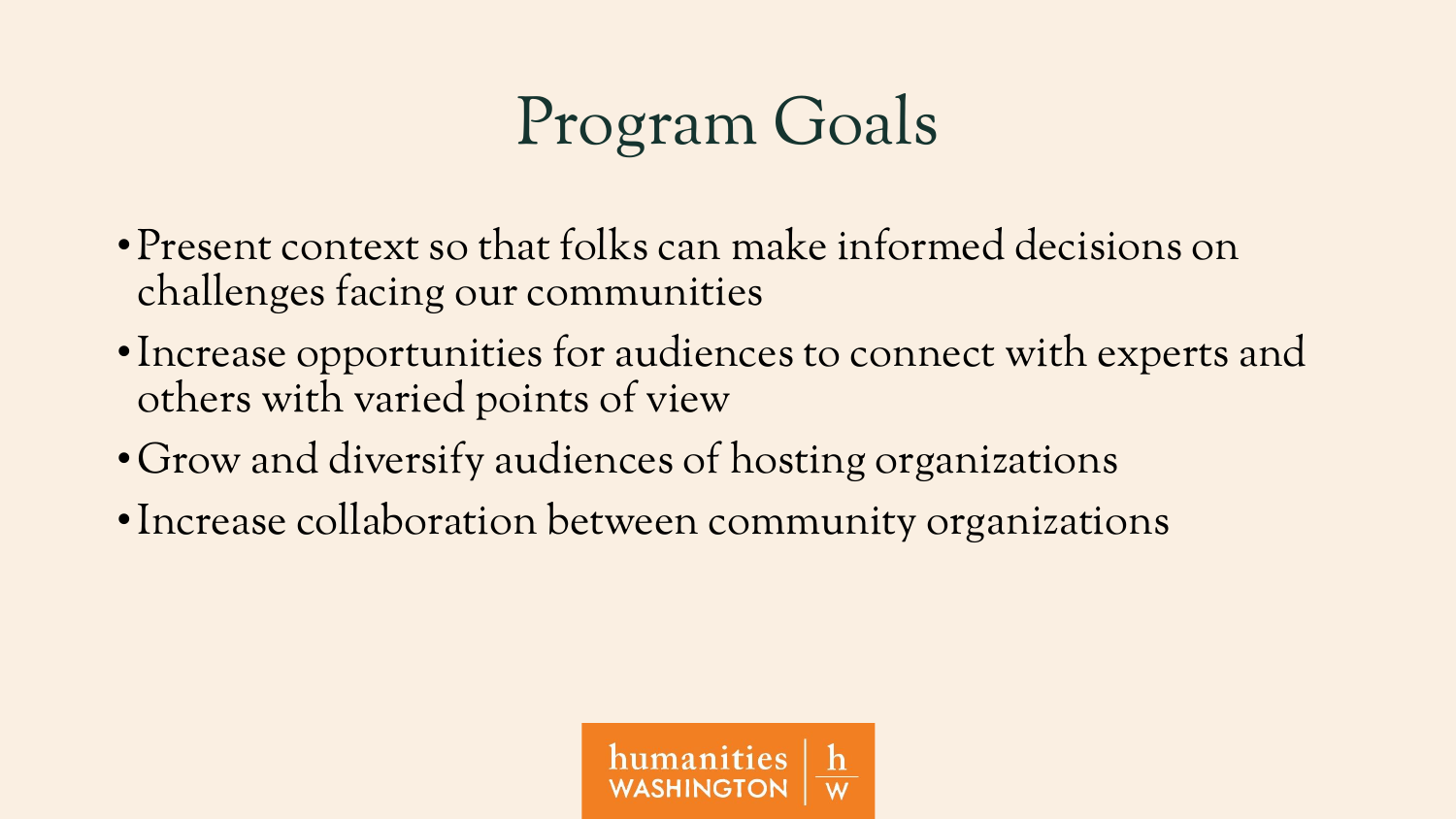## Examples of Current Talks



#### King Khazm

Hip-Hop & It Don't Stop



#### Deepti Agrawal

The Ancient Art of Madhubani Painting



Chelsey Richardson

Writing as Self-Love



#### William Woodward

Will the 2020s Roar like the 1920s?

humanities  $\mathbf h$ **WASHINGTON**  $\overline{w}$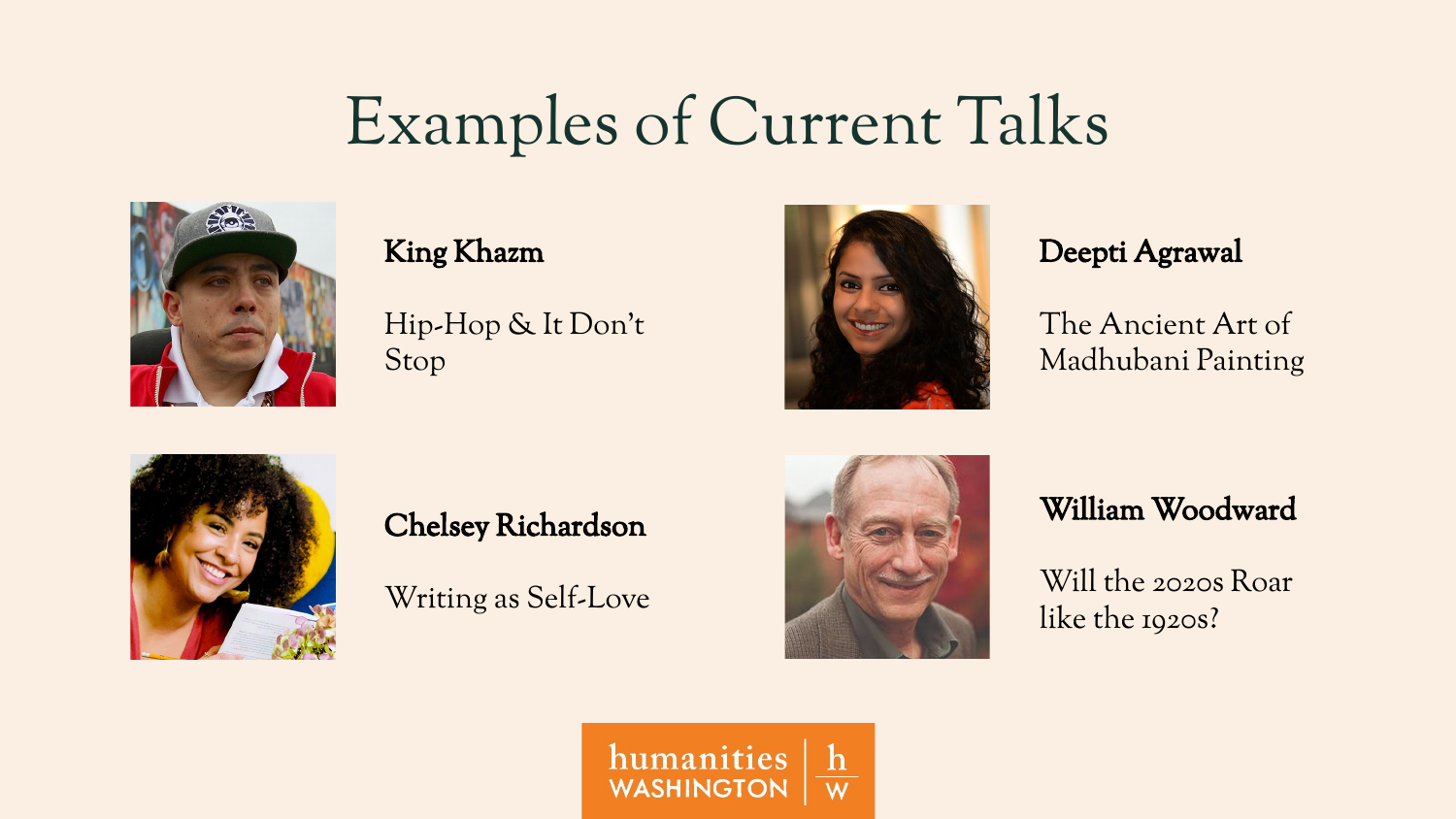### How Do I Host a Talk?

Step **I:** Select the talk(s) you're interested in and review our host guidelines via our website.

Step 2: Send your request to [speakers@humanities.org.](mailto:speakers@humanities.org)

Step 3: Schedule with the speaker.

Step 4: Submit your application!

humanities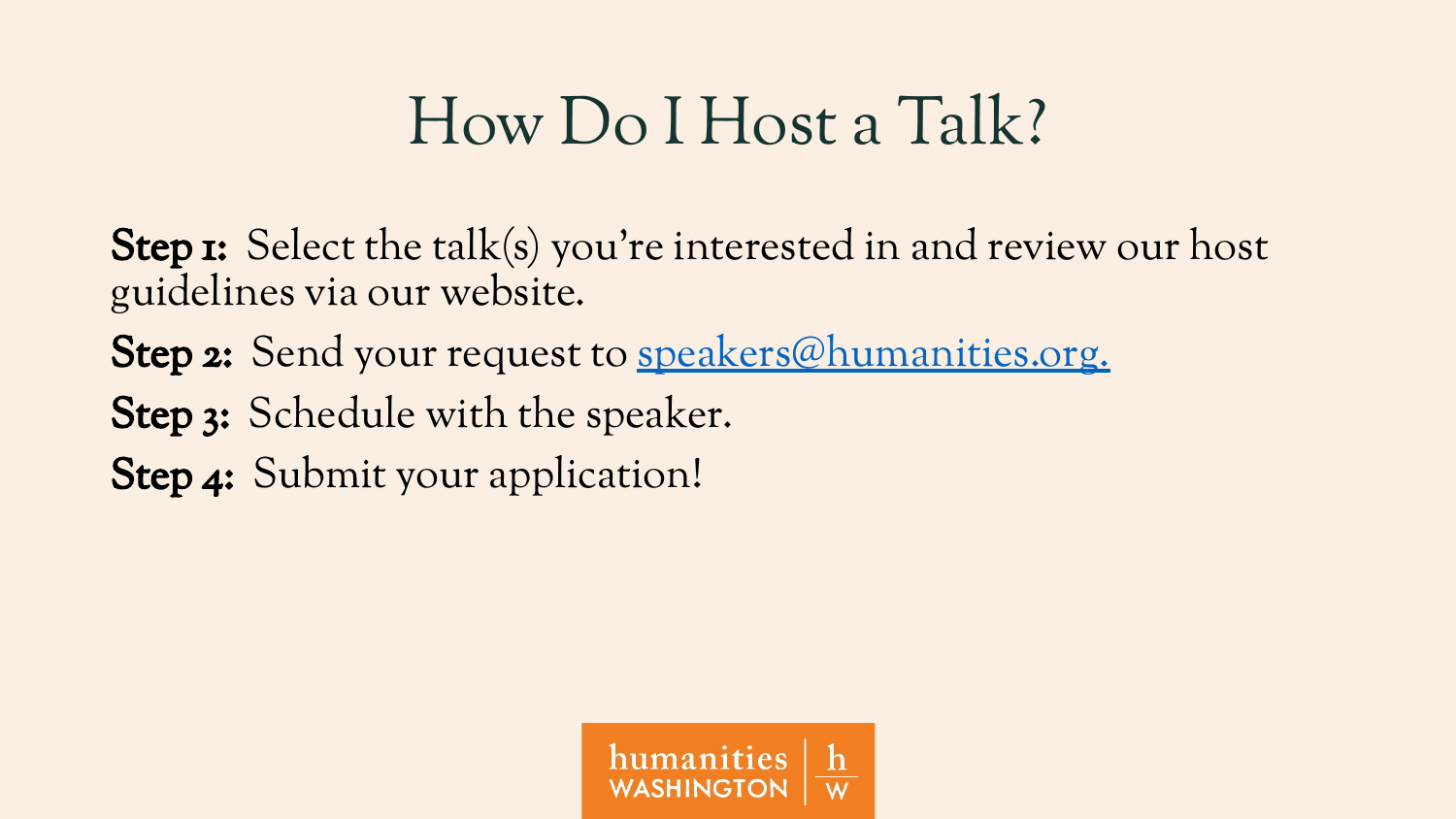### Host Guidelines

### Host responsibilities include:

- Organizing the event
- Assisting the speaker day of
- Disperse our survey to attendees for feedback
- Submit a short evaluation following the event

Note: Specific guidelines vary depending on whether the event is online or in-person. Resources are available for both formats.

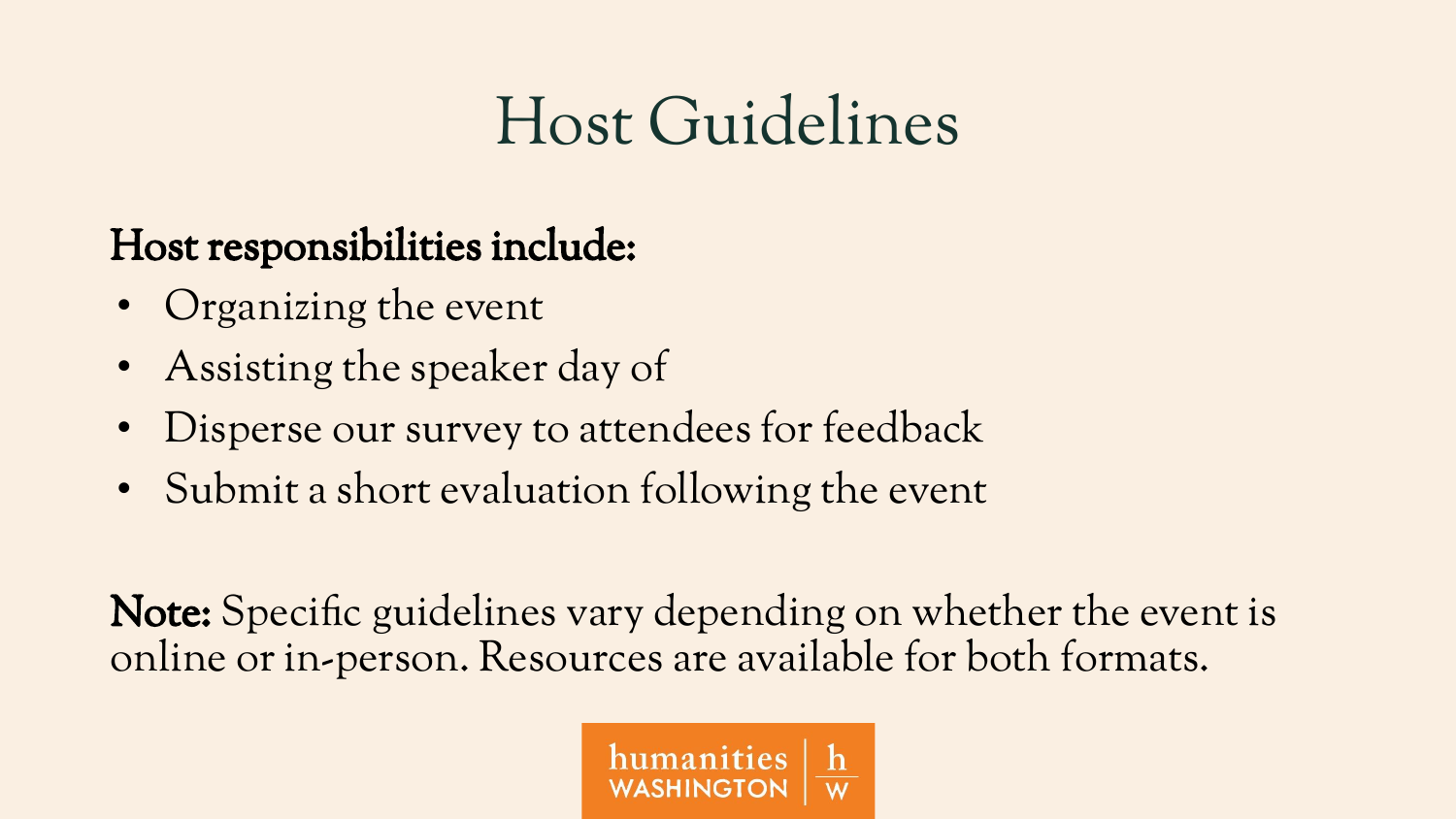# Funding

- Fees per event: \$300 honorarium; any travel costs for in-person events
- Any Washington State not-for-profit organization may be eligible to receive funding for these costs.
	- Libraries are some of our most popular hosts (and certainly qualify for funding!)

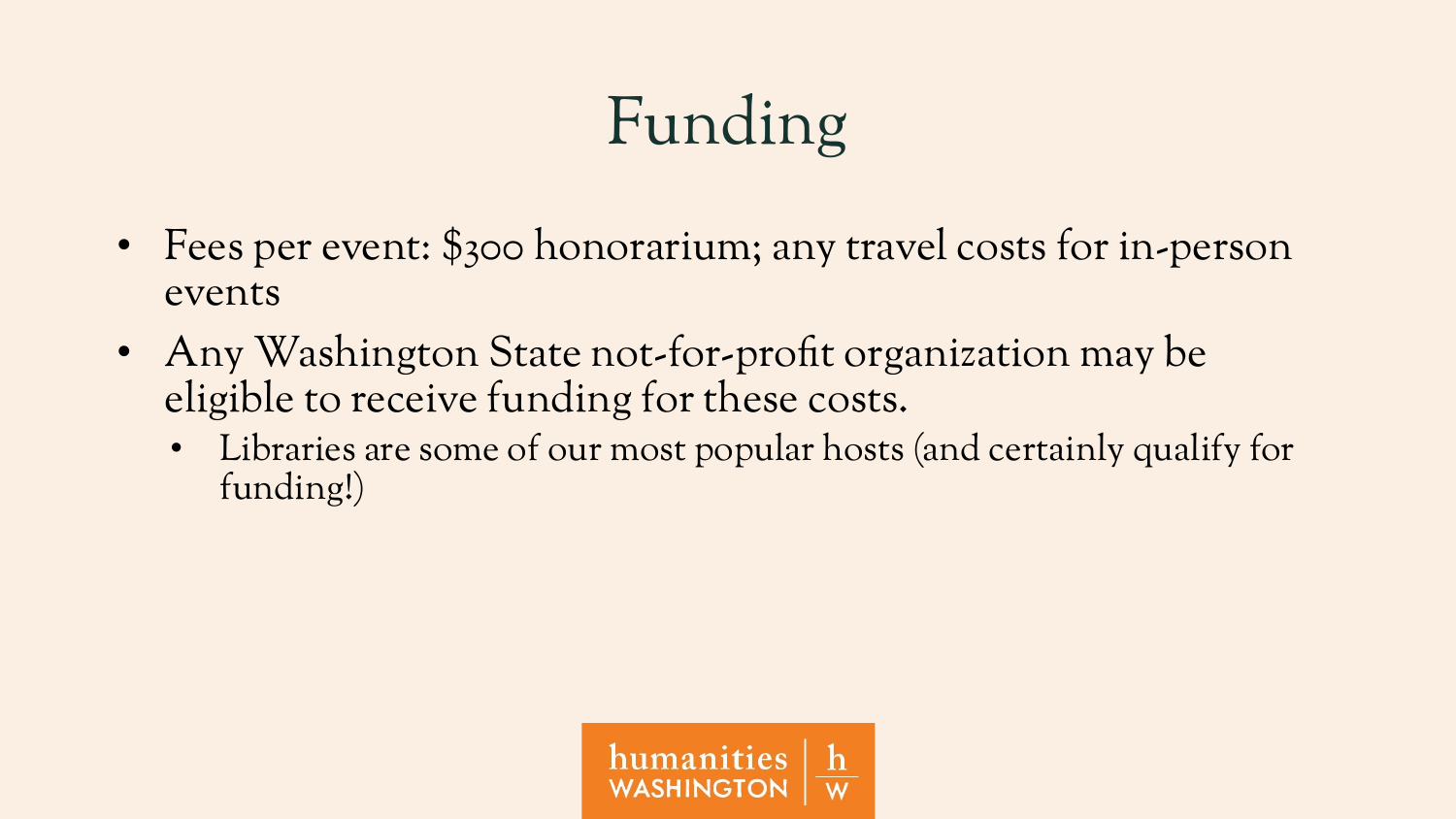### Speakers Bureau In Action

"Searching for and vetting speakers is time-consuming and challenging for staff to do with existing resources. Humanities Washington's Speakers Bureau provides access to a variety of high-quality speakers on a wide range of topics...The Speakers Bureau program made it simple and straightforward to connect with an expert and skilled speaker on a high-priority topic for my organization."

KCLS Foundation, 7/28/21

humanities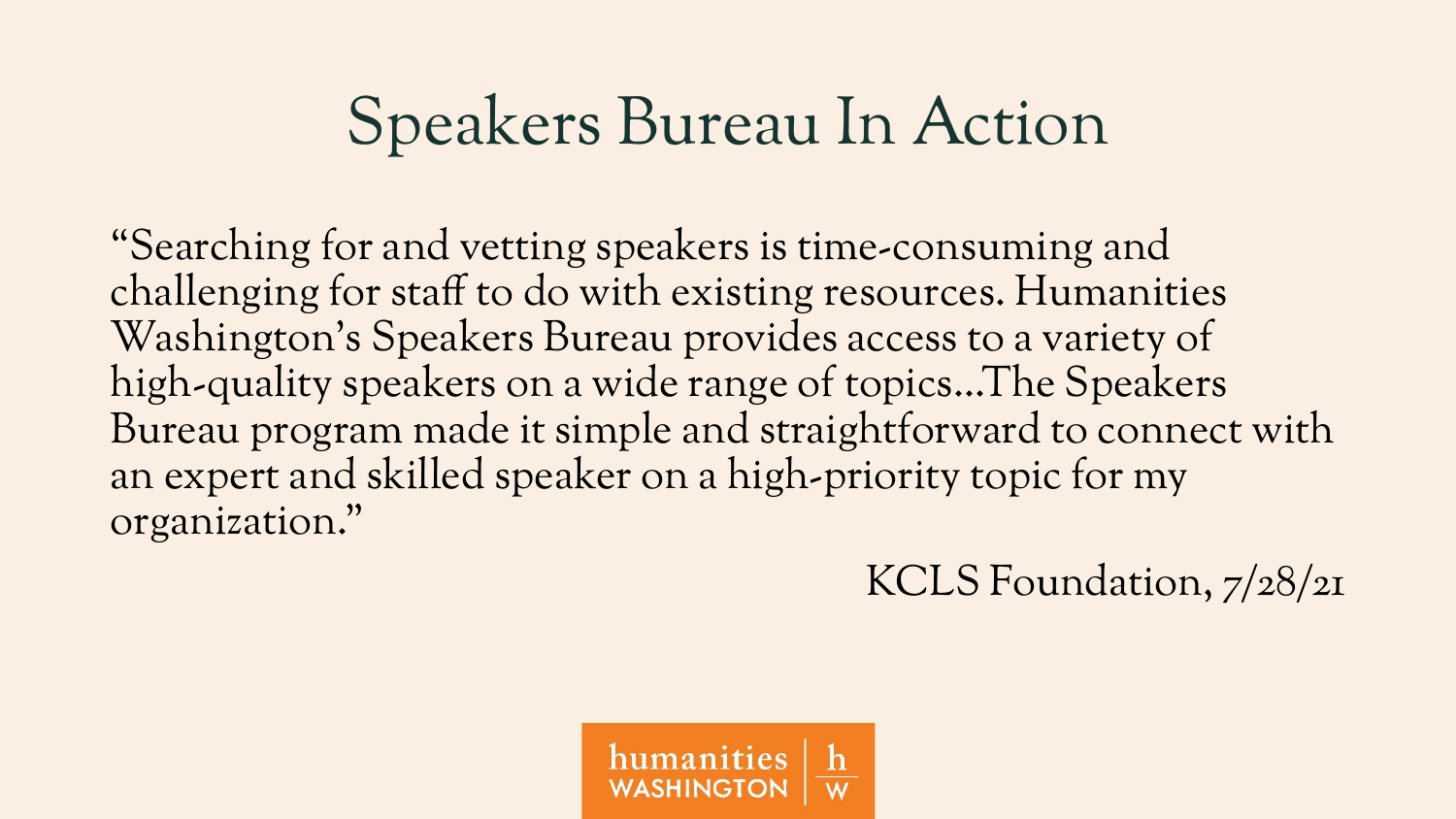### Thank You!

Asia Lara, Program Manager, [asia@humanities.org](mailto:asia@humanities.org) Stone Addington, Director of Programs, [stone@humanities.org](mailto:stone@humanities.org)